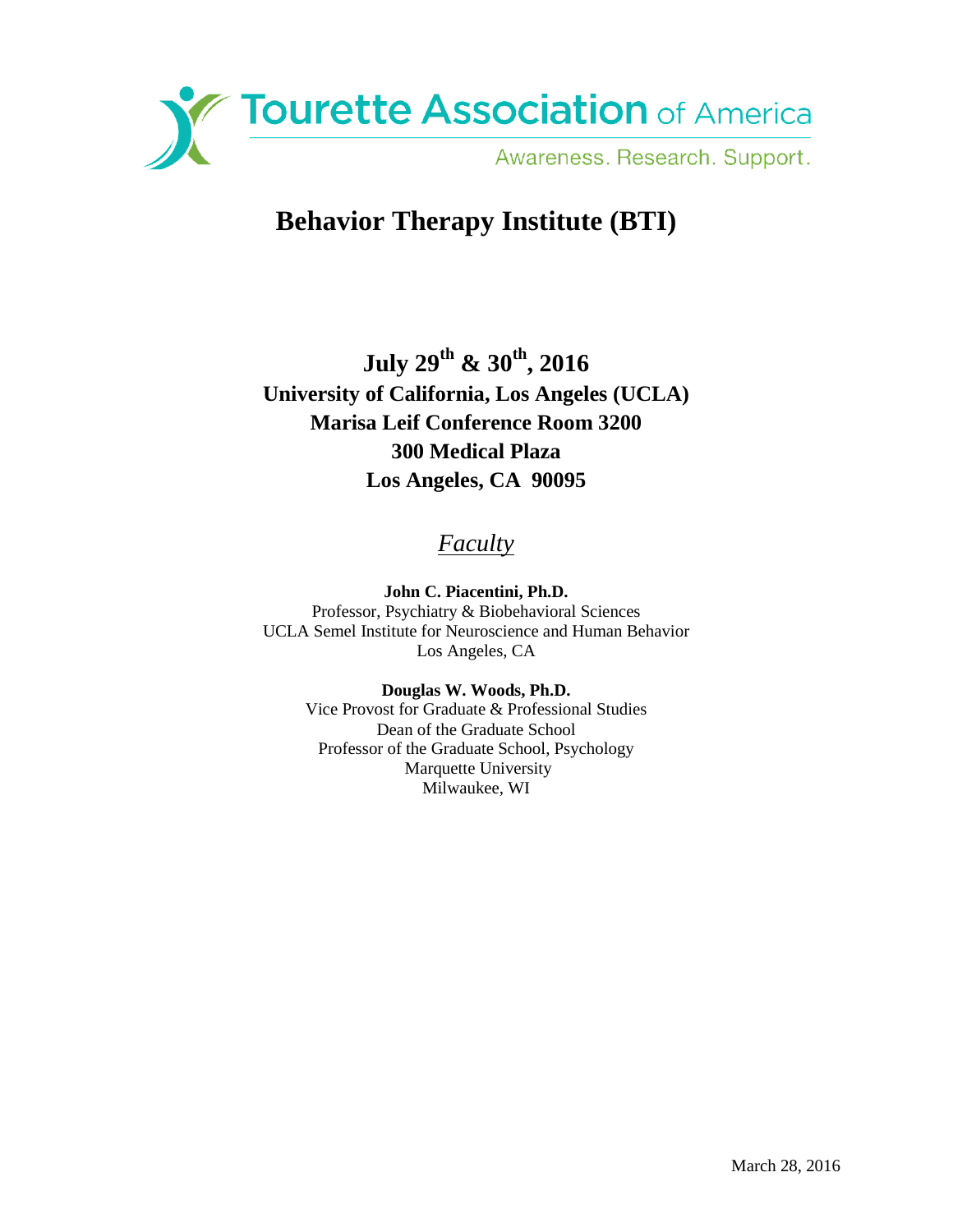## **Attendance Requirements**

In order to qualify for a CERTIFICATE OF COMPLETION, trainees must attend the entire twoday training program and complete three follow-up phone calls with a designated TS-BTI faculty member. No exceptions will be made to these requirements.

## **Training Cost**

The cost of registration for the TS-BTI is \$600 (USD), payable upon registration. This fee does not include meals or lodging.

## **Registration**

To register for this program go to [https://tsbti-la.eventbrite.com.](https://tsbti-la.eventbrite.com/) Registration for this program will close on **July 20, 2016**. At registration, attendees will be asked to sign a Participant Memorandum of Understanding (PMU). All attendees must send a copy of their license to the Tourette Association of America office to the attention of Denise Walker if by fax to 718-279 9596 or if by email to [denise@tourette.org.](mailto:denise@tourette.org)

## **Cancellation/Refund Policy**

A \$100 (USD) processing fee will be charged for cancellations made on or before **July 20, 2016.**  After this date, **no refunds** whatsoever will be made. To cancel a registration, please submit your request **in writing** to Denise Walker at [denise@tourette.org](mailto:denise@tourette.org)

## **Transportation**

## **Driving Directions:**

## **From the San Diego Freeway (405):**

From the north, exit Wilshire East; or from the south, exit Wilshire Westwood. At the third traffic light, turn left on Westwood Blvd. Proceed across Le Conte Avenue and at the next light, Medical Plaza Drive, turn left and follow the ramp down to the parking lot below. Additional entrance is found north of Le Conte Avenue on Gayley Avenue, two blocks west of Westwood Plaza.

## **From Los Angeles International Airport (LAX):**

Take the San Diego Freeway northbound to Wilshire Boulevard east, and continue as described above.

## **From the East via the 10 (Santa Monica Freeway):**

Take 10 (Santa Monica Fwy) East to 405 (San Diego Fwy) North, and exit on Wilshire Boulevard east. Continue as described above.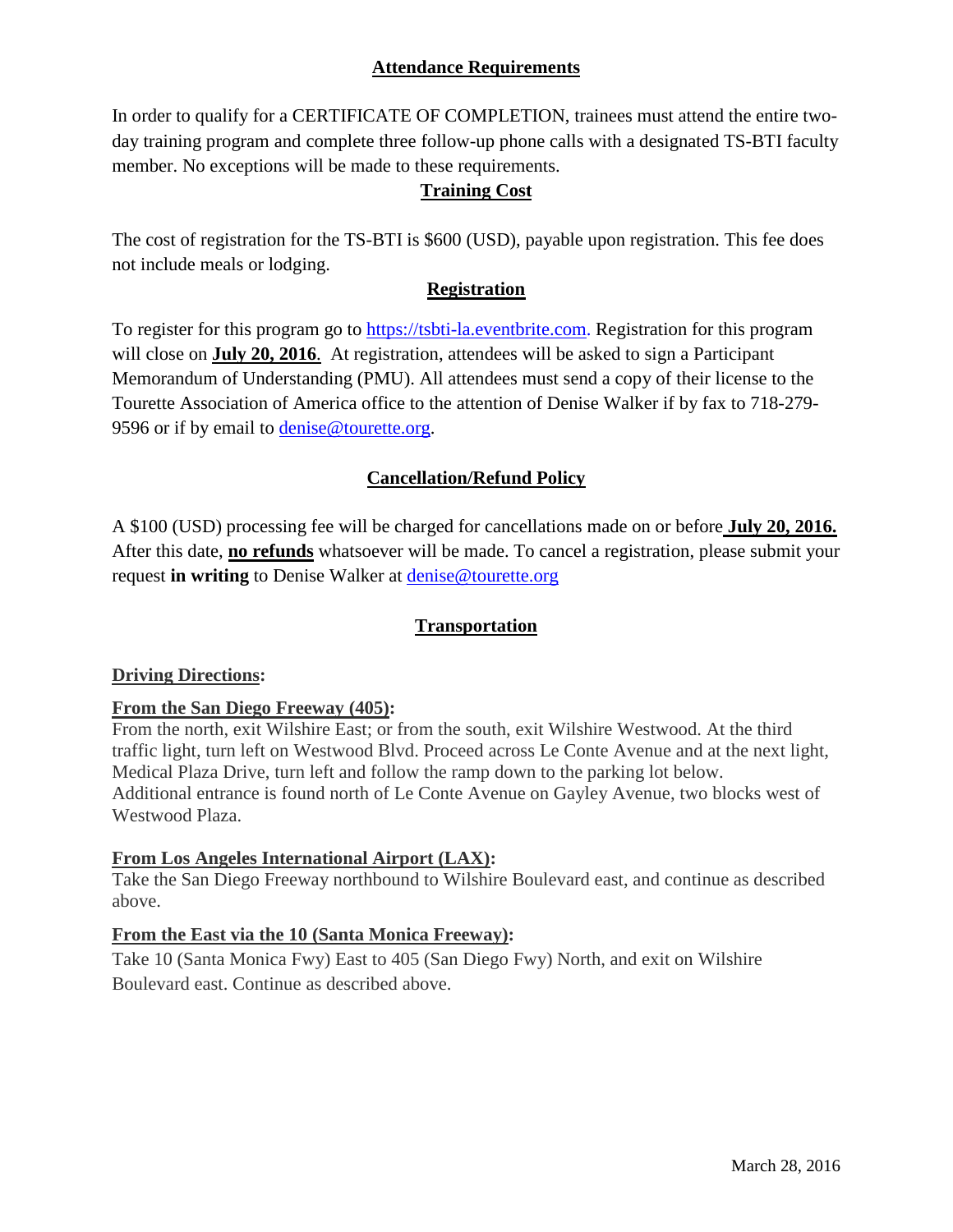## **Public Transportation Options:**

For public transportation options, please copy and paste the link below in your web browser for instructions.

<https://www.uclahealth.org/Pages/patients/directions-and-parking/public-transportation.aspx>

#### **Parking:**

## **SHORT-TERM PARKING**

**Daily Single Entry**: Parking at Medical Plaza is available for patients visiting the outpatient clinics. Parking fee is a flat rate of \$12. Please pay at the pay stations located near garage elevators. (\**Rates subject to change without notice*)

**Daily Single Entry w/Disabled Person's Placard/License Plate**: There is a \$5 fee for parking if the driver of the vehicle has a valid handicap placard in his or her name. Please ensure that your vehicle displays a valid parking permit at all times. Pay attendant at exit kiosk during business hours. After hours/weekend, pay full daily single entry rate at pay station. If parking in Pay-By-Space area *near the entrance of 100 and 300 Medical Plaza on the B1 level,* pay at self-service pay station **BEFORE** proceeding to your appointment.

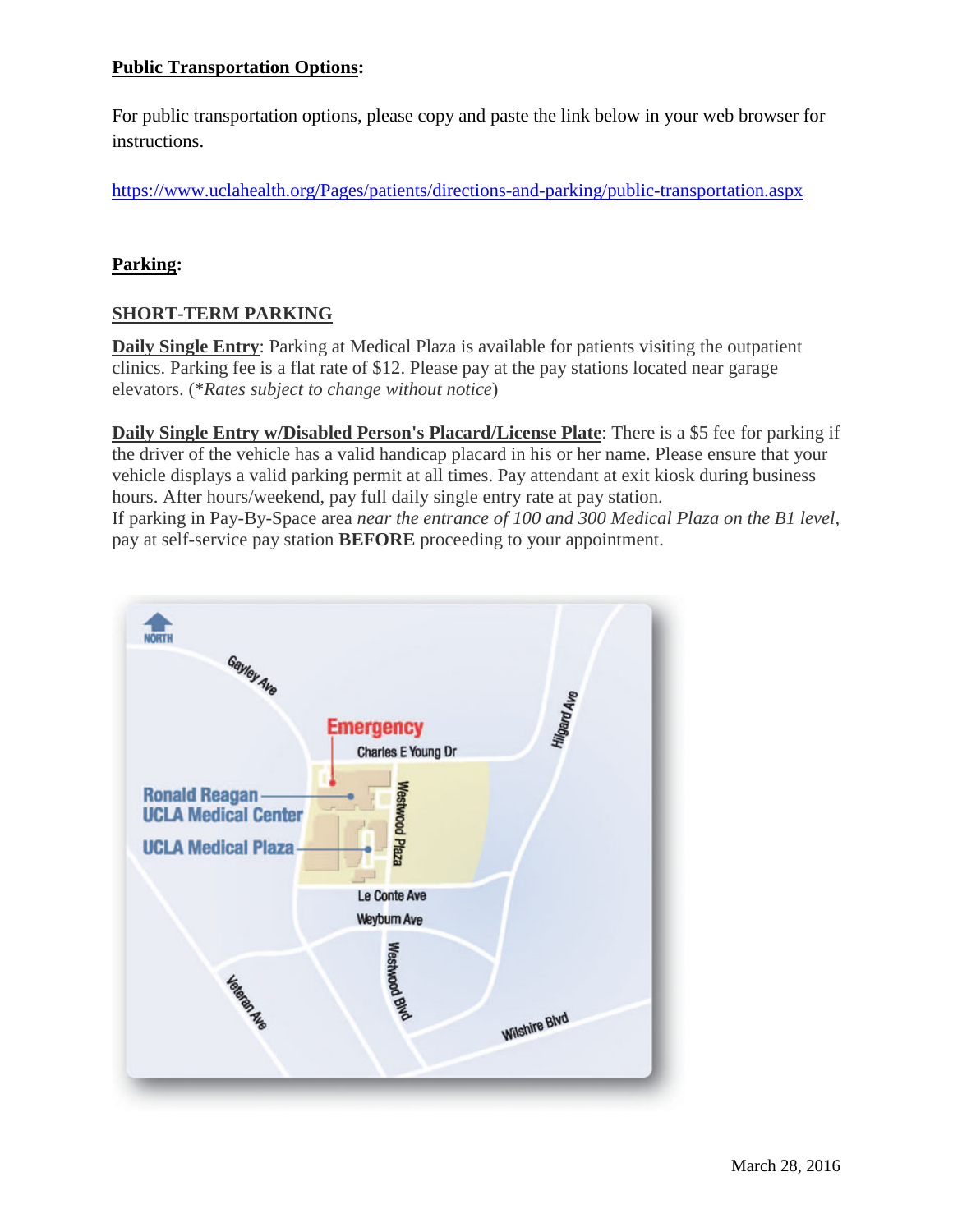#### **Hotel**

UCLA has negotiated rates at two nationwide hotel chains: Marriott and Starwood.

University ID codes must be used when making reservations:

#### **Marriott**: **UC0**

#### **Starwood**: **364183**

Please note you are responsible for making your own reservations. UCLA made this list available for potential attendees. I have listed the addresses and the respective miles from the CBIT training for most of the hotels for your convenience. I listed this information only for those hotels with rates under \$200. Please do not forget to mention the ID codes when you call in your reservation. If you have any problems, please contact Daniel E. Jacobs at [djacbos@mednet.ucla.edu.](mailto:djacbos@mednet.ucla.edu)

- (1) Doubletree by Hilton L.A. Westside **Rates from \$119** (**6.341 mi. from CBIT Training**) 6161 W. Centinela Ave., Culver City, CA 90230 1-310-649-1776: F: 1-310-649-4411 [http://doubletree3.hilton.com/en/hotels/california/doubletree-by-hilton-hotel-los-angeles](http://doubletree3.hilton.com/en/hotels/california/doubletree-by-hilton-hotel-los-angeles-%20%20westside-LAXCCDT/index.html)[westside-LAXCCDT/index.html](http://doubletree3.hilton.com/en/hotels/california/doubletree-by-hilton-hotel-los-angeles-%20%20westside-LAXCCDT/index.html)
- (2) Courtyard Marriott L.A. Westside **Rates from \$144** (**6.474 mi. from CBIT Training**) 6333 Bristol Parkway, Culver City, CA 90230 1-310-484-7000

<http://www.marriott.com/hotels/travel/laxcv-courtyard-los-angeles-westside/>

(3) Crowne Plaza Beverly Hills Marriott – **Rates from \$169** (**2.955 mi from CBIT Training**) 1150 S. Beverly Drive, Los Angeles, CA 90035 1-310-553-6561

[http://www.marriott.com/hotels/travel/laxbv-beverly-hills](http://www.marriott.com/hotels/travel/laxbv-beverly-hills-marriott/?utm_source=google&utm_medium=cpc&utm_campaign=express_hotel)[marriott//?utm\\_source=google&utm\\_medium=cpc&utm\\_campaign=express\\_hotel](http://www.marriott.com/hotels/travel/laxbv-beverly-hills-marriott/?utm_source=google&utm_medium=cpc&utm_campaign=express_hotel)

- (4) Hotel Angeleno **Rates from \$172** (**1.425 mi. from CBIT Training**) 170 N. Church Lane, Los Angeles, CA 90049 1-310-476-6411 <http://www.hotelangeleno.com/>
- (5) UCLA Guest House **Rates from \$177** (**0.829 mi. from CBIT Training**) 330 Charles E. Young Drive East, Los Angeles, CA 90095 1-310-825-2923 F: 1-310-825-6108 <http://reservations.guesthouse.ucla.edu/>
- (6) Luxe Sunset Boulevard Hotel **Rates from \$185** (**1.412 mi from CBIT Training**) 11461 Sunset Blvd., Los Angeles, CA 90049 1-310-476-6571 (also the fax number) <http://www.luxehotels.com/sunset>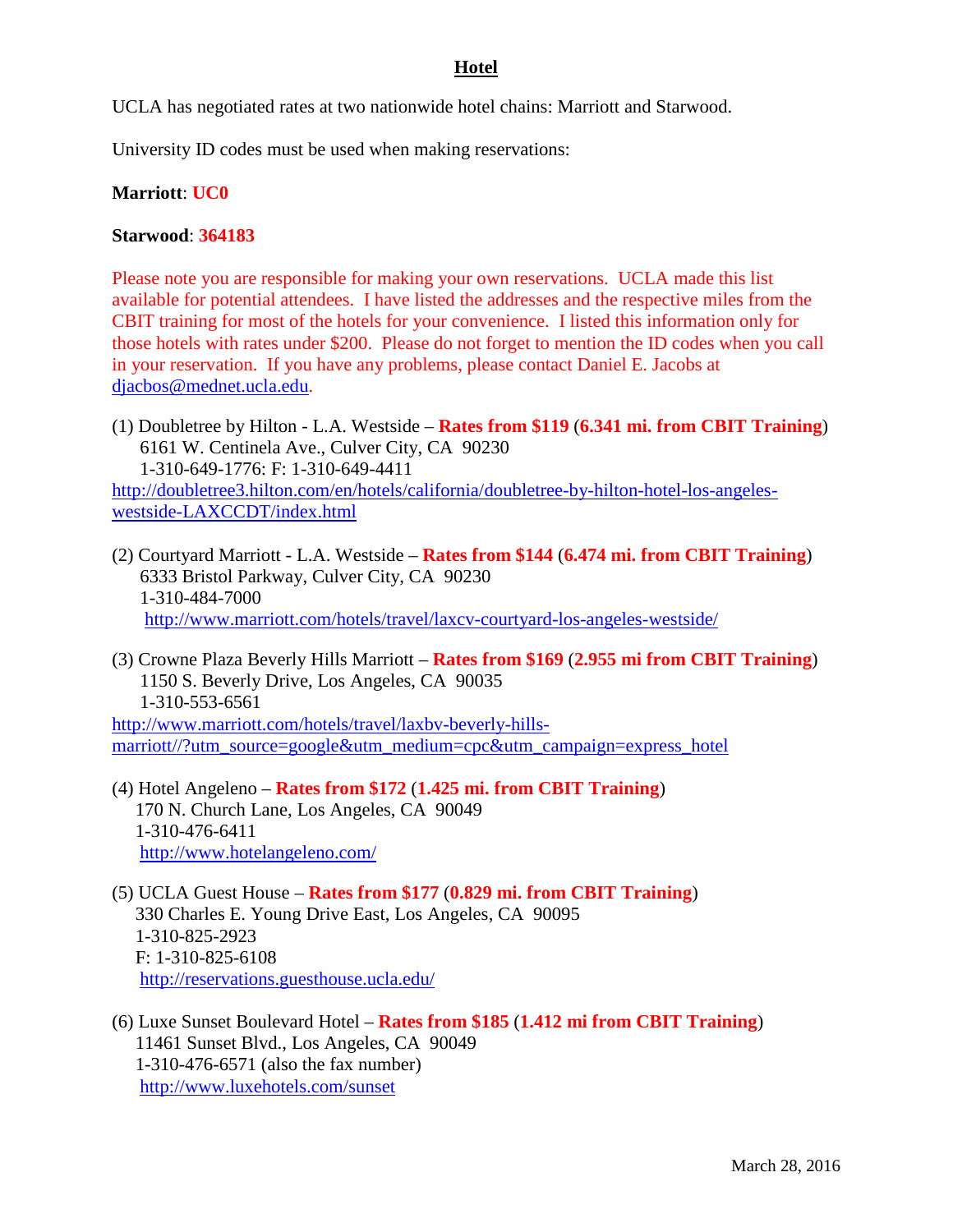(7) Residence Inn by Marriott Beverly Hills – **Rates from \$194** (**3.054 mi. from CBIT Training**) 11775 Beverly Drive, Los Angeles, CA 90035

<http://www.beverlyhillsresidenceinn.com/>

(9) Courtyard Century City – **Rates from \$194** (**1.87 mi. from CBIT Training**) [http://www.marriott.com/hotels/travel/laxbv-beverly-hills](http://www.marriott.com/hotels/travel/laxbv-beverly-hills-%20%20marriott/?utm_source=google&utm_medium=cpc&utm_campaign=express_hotel)[marriott//?utm\\_source=google&utm\\_medium=cpc&utm\\_campaign=express\\_hotel](http://www.marriott.com/hotels/travel/laxbv-beverly-hills-%20%20marriott/?utm_source=google&utm_medium=cpc&utm_campaign=express_hotel)

(10) Palomar Hotel – Rates from \$229 <http://www.hotelpalomar-beverlyhills.com/>

(11) Doubletree Suites Santa Monica – Rates from \$259 [http://doubletree3.hilton.com/en/hotels/california/doubletree-suites-by-hilton-hotel-santa](http://doubletree3.hilton.com/en/hotels/california/doubletree-suites-by-hilton-hotel-santa-monica-SMOPCDT/index.html)[monica-SMOPCDT/index.html](http://doubletree3.hilton.com/en/hotels/california/doubletree-suites-by-hilton-hotel-santa-monica-SMOPCDT/index.html)

(12) W Hotel Westwood – Rates from \$276

<http://www.starwoodhotels.com/whotels/property/overview/index.html?propertyID=97518>

(13) Intercontinental Century City – Rates from \$278 <http://www.intercontinentallosangeles.com/>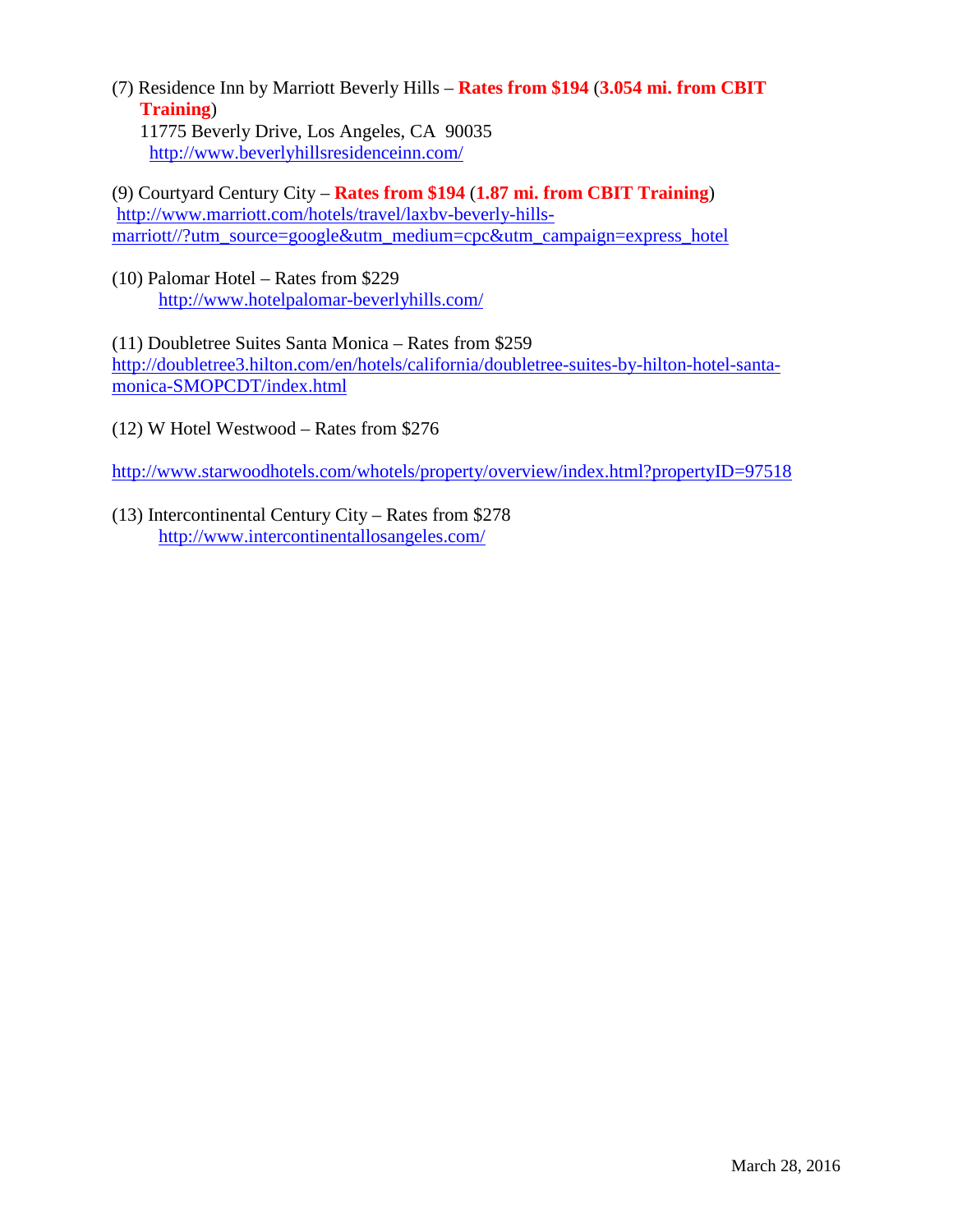Tourette Association of America Awareness. Research. Support.

## **Program and Learning Objectives**

## **Friday, July 29, 2016**

#### **Summary**

*Through didactic presentation, participants will first learn about TS, common comorbidities and the general strategy for treating TS. In addition, the behavioral model on which CBIT is based will be reviewed. The various assessment tools used to gauge treatment progress will be described. In the afternoon, using didactic instruction, video, and live demonstration, participants will learn many of the core components of the CBIT treatment.*

#### **8:30-8:40 Welcome**

## **8:40-11:00 Background on TS, Treatment, and Behavioral Theory**

*Objectives - Participants will be able to:*

- 1. Identify TS and other tic disorders.
- 2. Differentially diagnose TS from other common psychiatric and neurologic conditions including ADHD, OCD, Sydenham's Chorea, and Dystonia.
- 3. Discuss the epidemiology and phenomenology pertaining to TS.
- 4. Describe the biological underpinnings and behavioral model of tic disorders
- 5. Assess the scope and efficacy of pharmacological, surgical, and nonpharmacological treatment options for TS

## *11:00-11:15 Break*

#### **11:15-12:15 Review of TS Assessment Instruments and Strategies**

 *Objectives - Participants will be able to:*

1. Administer, score, and interpret TS-specific assessments including the YGTSS, PTQ, and PUTS scales.

#### *12:15-1:00 Lunch Break*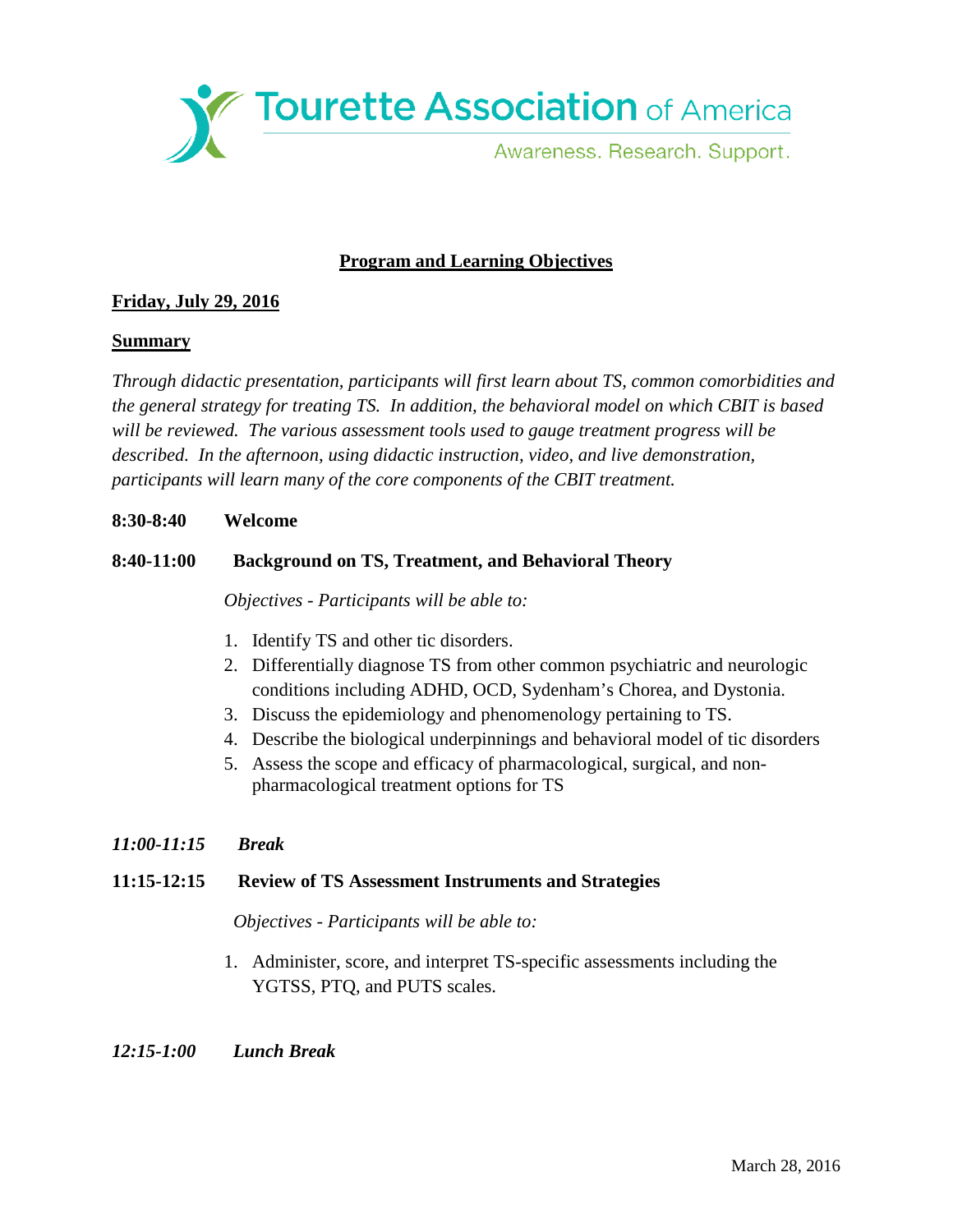#### **1:00-3:00 Training in Core Components of CBIT - Part 1**

*Objectives - Participants will be able to:*

- 1. Outline the overall structure of CBIT
- 2. State a rationale for Comprehensive Behavioral Intervention for Tics
- 3. Create Tic Hierarchy
- 4. Create Inconvenience Review
- 5. State the rationale for the behavioral reward program
- *3:00-3:15 Break*

#### **3:15-5:00 Training in Core Components of CBIT - Part 2**

 *Objectives - Participants will be able to:*

- 1. Conduct Functional Assessment
- 2. Practice function-based treatment implementation
- *3.* Practice abbreviated relaxation training

#### **Saturday, July 30, 2016**

#### **Training in Core Treatment Components and Case Conceptualization**

#### **Summary**

*At the beginning of the day, participants will learn through didactic presentation, live demonstration and role play with active feedback, how to implement the primary components of habit reversal training (HRT) for various tics. In the afternoon, each participant will be asked to present a patient to the group together with a plan for implementing treatment and assessing improvement. Feedback will be given by other participants and trainers. Finally, common pitfalls in implementing CBIT will be discussed together with solutions for overcoming these potential problems.*

#### **8:30 – 9:00 Welcome and Questions from Previous Day**

- **9:00 - 11:30 Training in Core Components of CBIT**  *Objectives - Participants will be able to:*
	- 1) Practice Habit Reversal Therapy (HRT)
		- a) Conduct Awareness Training
			- i. Describing the Tic
			- ii. Describing preceding sensations and behaviors
			- iii. Acknowledging Self tics